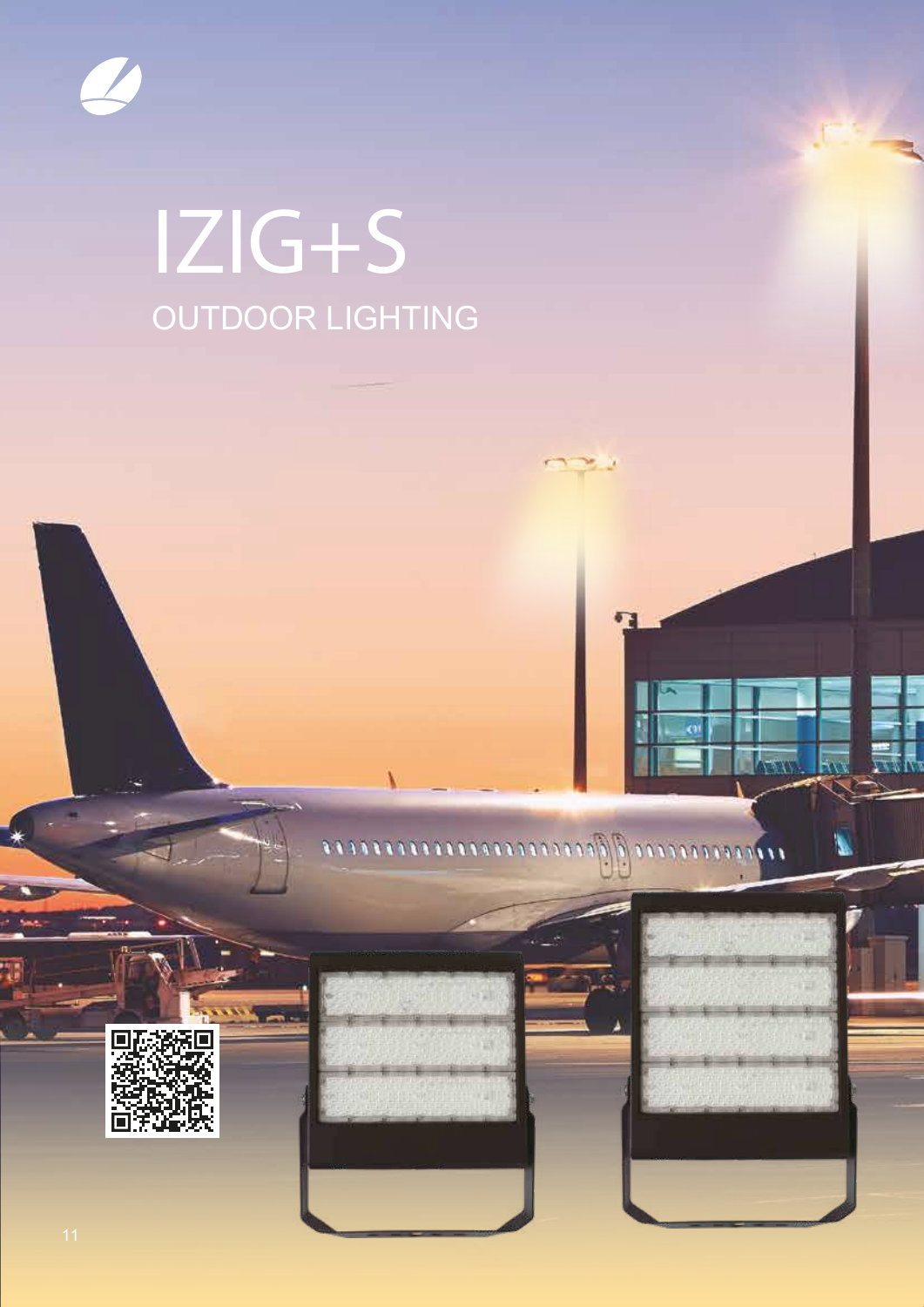# ABOUT THE IZIG+S

#### **DESCRIPTION**

Like the other products in the range, the IZIG+S is designed to be durable and long lasting. This powerful luminaire with a wide beam angle is perfectly suited for storefronts, shopping malls and warehouse exteriors.



HIGH EFFICIENCY 135 Lm/w POWER / LUMENS 230W 29800 lm 300W 38600 lm

#### OPTIONS

| <b>WATT(W)</b>                     | 230 W                                   | 300 W                                   |
|------------------------------------|-----------------------------------------|-----------------------------------------|
| <b>COLOR</b><br><b>TEMPERATURE</b> | 3000K<br>4000K                          | 3000K<br>4000K                          |
| <b>PRODUCT</b><br><b>COLOR</b>     | 5700K<br><b>BLACK</b><br><b>RAL9004</b> | 5700K<br><b>BLACK</b><br><b>RAL9004</b> |
| <b>BRACKET</b>                     | <b>STEEL BRACKET</b>                    | <b>STEEL BRACKET</b>                    |
| <b>BEAM ANGLE</b>                  | S 90°x120°<br>AS 80°x140°               | S 90°x120°<br>AS 80°x140°               |
| <b>DIMENSIONS (mm)</b>             | 435x320x87                              | 558x344x88                              |
| <b>WEIGHT</b><br>(Kg)              | N.W 7.7kg                               | N.W 10.7kg                              |



Very long life time.



POWER SUPPLY RÉSISTANCE AUX ENVIRONNEMENTS DE CATÉGORIE C3 Highly durable.



100% POLYCARBONATE LENSES

UV and impact resistant, imported from Japan.





**CCT** 

3000K-5700K CRI >80 >50 000 h

 $\star$  D





IP66 IK10 3000K-5700K CRI >80 >50 000 h 100-277V LUMILEDS LUXEON 3030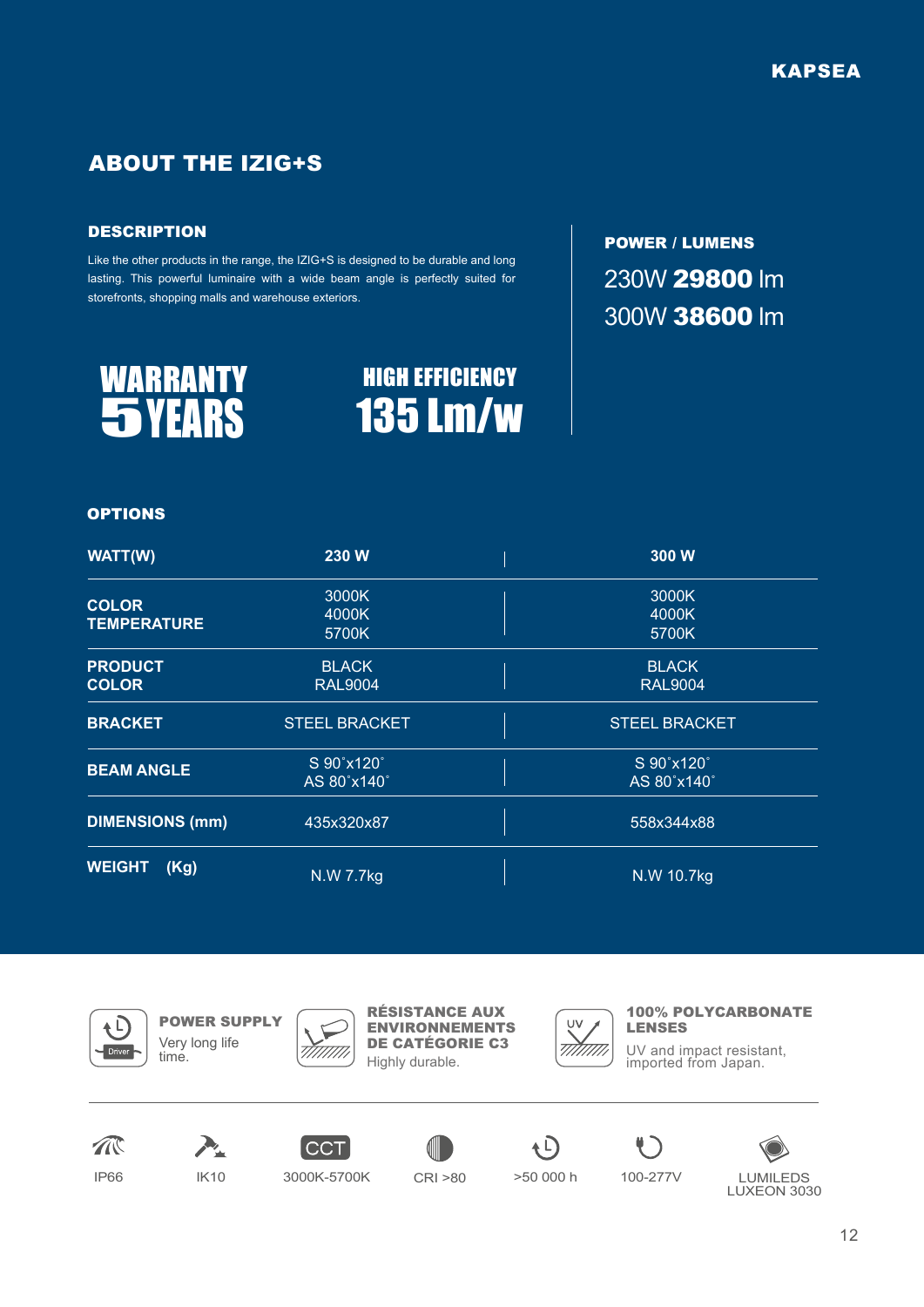

PHOTOMETRY



IP66 Highly waterproof design, designed to withstand high-pressure water jets.



IMPACT RESISTANT FRAME 100% pur aluminium ADC 12.



100% UV and corrosion resistant Imported from Japan, high quality. POLYCARBONATE LENSES



## RESISTANCE TO CATEGORY C3 ENVIRONMENTS

Highly durable.



## HIGH PROTECTION POWER SUPPLY

Resistant to voltage variations, vibrations and overvoltage.



**230W** 90°x120° **Symmetrical** 



**300W** 90°x120° **Symmetrical**